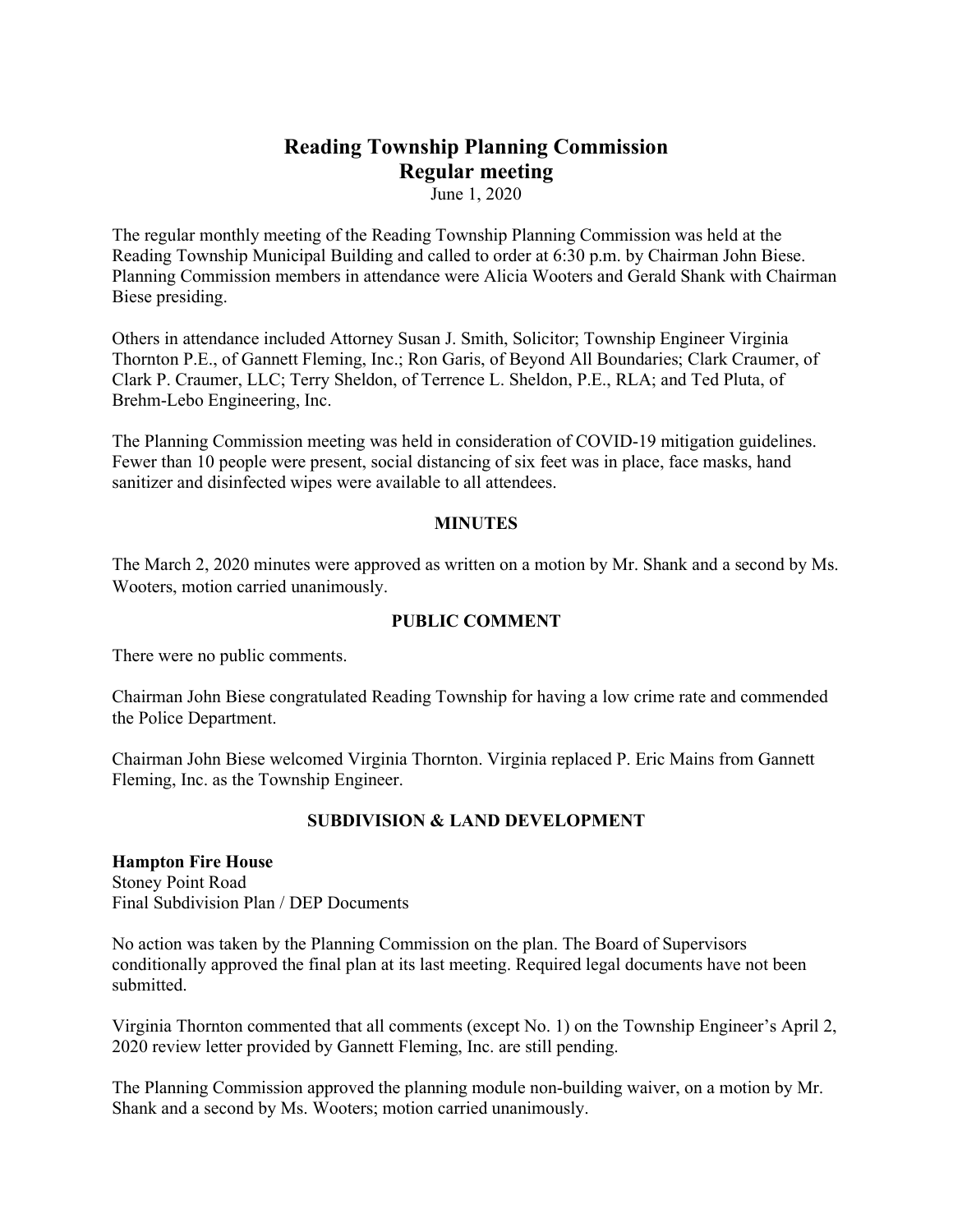## **Randy Black**

1040 Round Hill Road Final Subdivision Plan / DEP Documents

The Planning Commission reviewed the Township Engineer, Zoning Officer and ACOPD review comments.

The Township Engineer review comments referenced Section §22-306, which requires that the plan scale shall be no less than  $1" = 50"$  unless otherwise approved by the Township Engineer. While the plan uses a scale of  $1" = 100'$ . Virginia Thornton, Township Engineer, stated that she supports the scale of  $1" =100'$  given the level of detail provided, noting no new improvements are proposed.

Susan Smith, Solicitor, would like to review and provide legal counsel on the need for a lot merger agreement. Virginia Thornton will provide an example to the Solicitor.

The time limit on this plan is July 14, 2020. If the Board of Supervisors reviews and takes action on the plan at its June meeting, no extension will be needed.

The Planning Commission recommended approval with the following conditions:

On a motion by Mr. Shank and a second by Ms. Wooters, the Planning Commission recommended conditional approval of the Black subdivision plan, #2020-02, subject to the following conditions:

1. Sections §22-306.A(27) & (28) requires that all seals, certifications, and signatures shall be provided on the Plan Set to facilitate recordation of the Final Plan(s).. 5. A Sewage Facilities Planning Module should be received, reviewed, and evaluated by PA Department of Environmental Protection (PADEP), as required by Section §22-306 B(10), for the proposed on lot septic system.

6. We recommend that a Lot Merger Agreement be prepared and executed for the 0.46 acres Lot 3 to the existing Lot 2 to ensure that they become an integral, non-separable tract of land following this subdivision.

Motion carried unanimously.

On a motion by Mr. Shank and a second by Ms. Wooters, the Planning Commission recommended approval of the planning module non-building waiver; motion carried unanimously.

**Jebb Crane Mark & Bonnie Punt** Stoney Pointe Road Preliminary Plan

The Planning Commission reviewed the Township Engineer, Zoning Officer and ACOPD review comments.

John Biese, Chairman, commented that ACOPD has questions regarding the lot size. Mr. Biese wanted to know how many lots are allowable under Section 27-403A scale. Clark Craumer indicated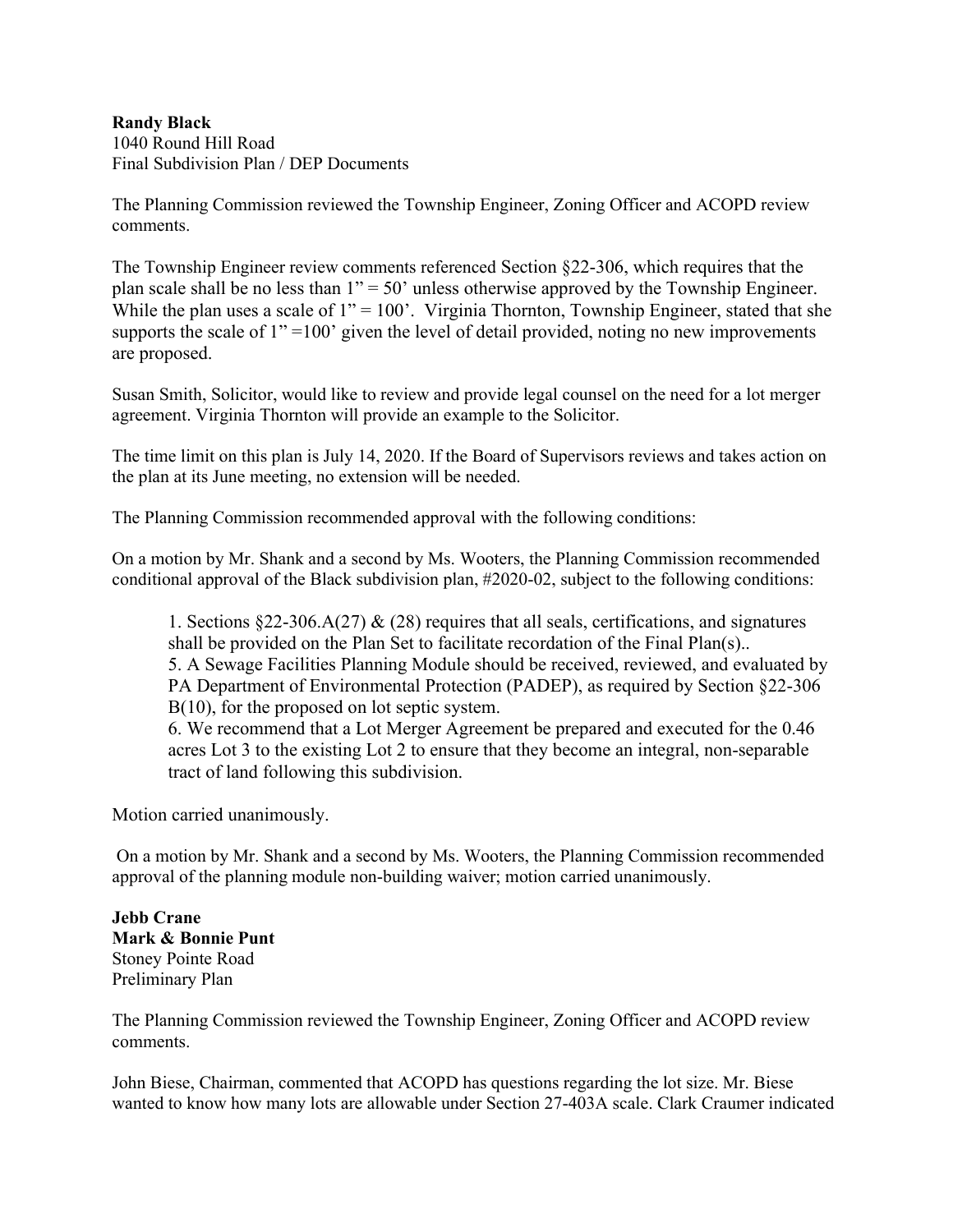the Zoning Officer commented that the property was for agriculture/farming. Susan Smith, Solicitor, counseled that the comments refers to Section 27-403D1, which is applicable to residential and nonresidential land use. John Biese indicated that the sliding scale to the plan.

The Planning Commission on a motion by Mr. Shank and second by Ms. Wooters tabled the plan until next month, motion carried unanimously.

On a motion by Mr. Shank and second by Ms. Wooters, the Sewage Planning Module, non-building waiver was approved, motion carried unanimously.

**Valerie Lowe Cheryl Pokorny** Turkey Pit Road Preliminary Plan

The Planning Commission reviewed the Township Engineer, Zoning Officer and ACOPD review comments.

On a motion by Mr. Shank and a second by Ms. Wooters, the Planning Commission recommended approval of the written request for waiver of the requirements for submission of a preliminary plan, Section 22-303; motion carried unanimously.

On a motion by Mr. Shank and a second by Ms. Wooters, the Planning Commission recommended approval of the written request for modification of the requirement for Field Surveyed Topography, etc., Section 22-306.A(80, A(13) and A(14); motion carried unanimously.

On a motion by Mr. Shank and a second by Ms. Wooters, the Planning Commission tabled the plan until next month; motion carried unanimously.

On a motion by Mr. Shank and second by Ms. Wooters, the Sewage Planning Module, non-building waiver was approved; motion carried unanimously.

#### **2017 Lemmon Trust FBO ELL**

Carlisle Pike Preliminary Plan

The Planning Commission reviewed the Township Engineer, Zoning Officer and ACOPD review comments.

Chairman John Biese indicated the property will be going into land preservation.

Ted Pluta commented that the property is identified as two tracts in the deed. He indicated that the 12.63 acres will be divided prior to the land conservancy process.

The Planning Commission and Virginia Thornton discussed the driveway and wetlands delineation/hydric soils report.

The Planning Commission discussed the development rights being used.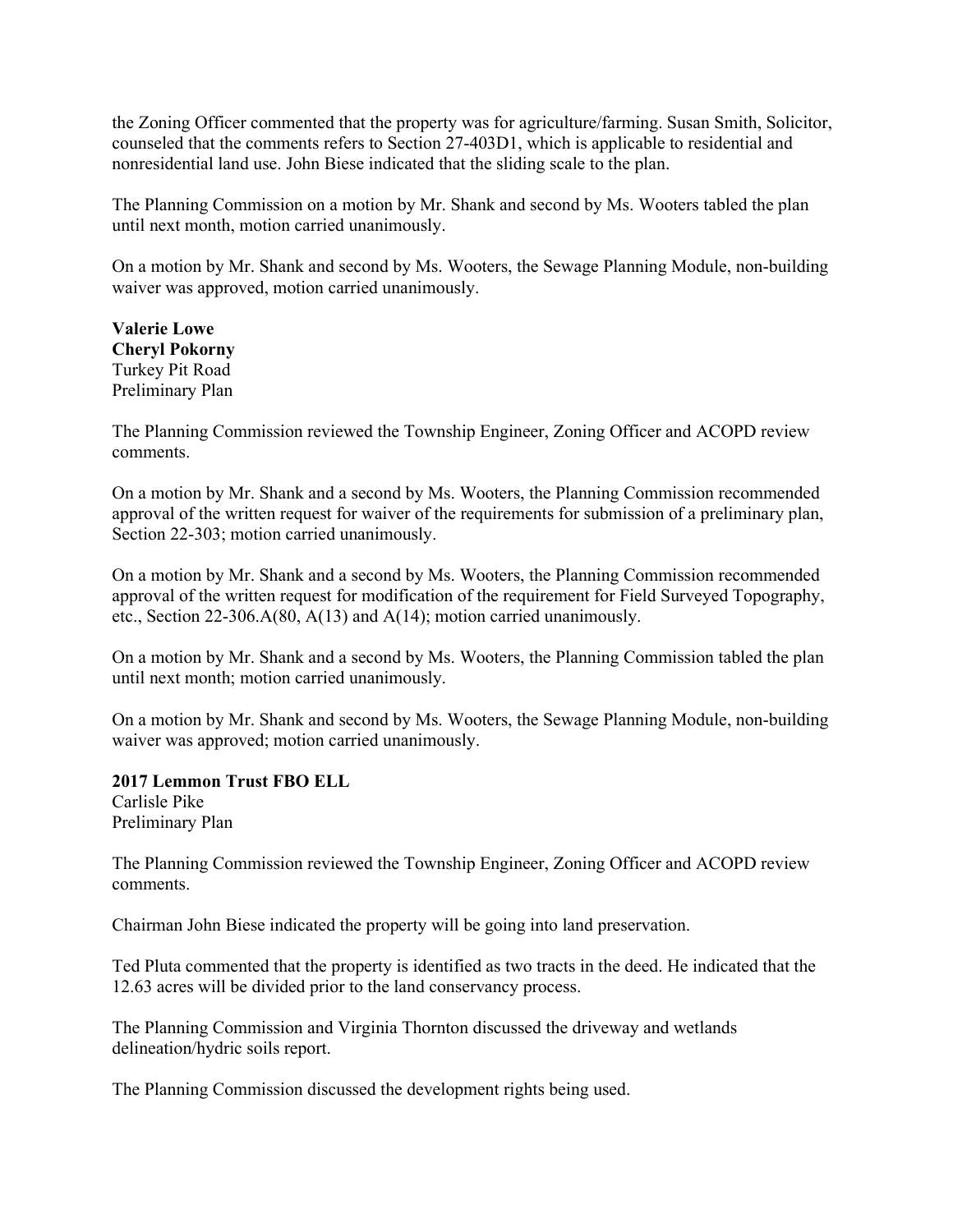The Planning Commission decided that, if the property is going into land preservation, the plan does not have to include the Section 27-405 calculation of Adjusted Tract Area.

On a motion by Mr. Shank and a second by Ms. Wooters, the Planning Commission recommended denial of the written request for waiver of the Hydric Soils Report/Wetlands Delineation, Section 22- 306.A(30); motion carried unanimously.

On a motion by Mr. Shank and a second by Ms. Wooters, the Planning Commission recommends approval of the written request for waiver of the requirement for submission of a preliminary plan, Section 22-303; motion carried unanimously.

On a motion by Mr. Shank and a second by Ms. Wooters, the Planning Commission tabled the plan until next meeting; motion carried unanimously.

#### **Hampton Heights Phase 4 SALD # 2019-03**

No action was taken by the Planning Commission. The final plan has been conditionally approved by the Board of Supervisors.

## **ZONING HEARING**

There are no Zoning Hearing Board applications at this time.

## **MISCELLANEOUS**

There are no Miscellaneous items at this time.

## **PUBLIC COMMENT**

The Planning Commission discussed and decided to hold its next meeting as scheduled on July 6, 2020.

Susan Smith, Solicitor, briefly reviewed her memorandum relating to the use not provided for savings clause in the Zoning Ordinances.

Susan Smith, Solicitor, reviewed the suspension provision of Act 15 of 2020.